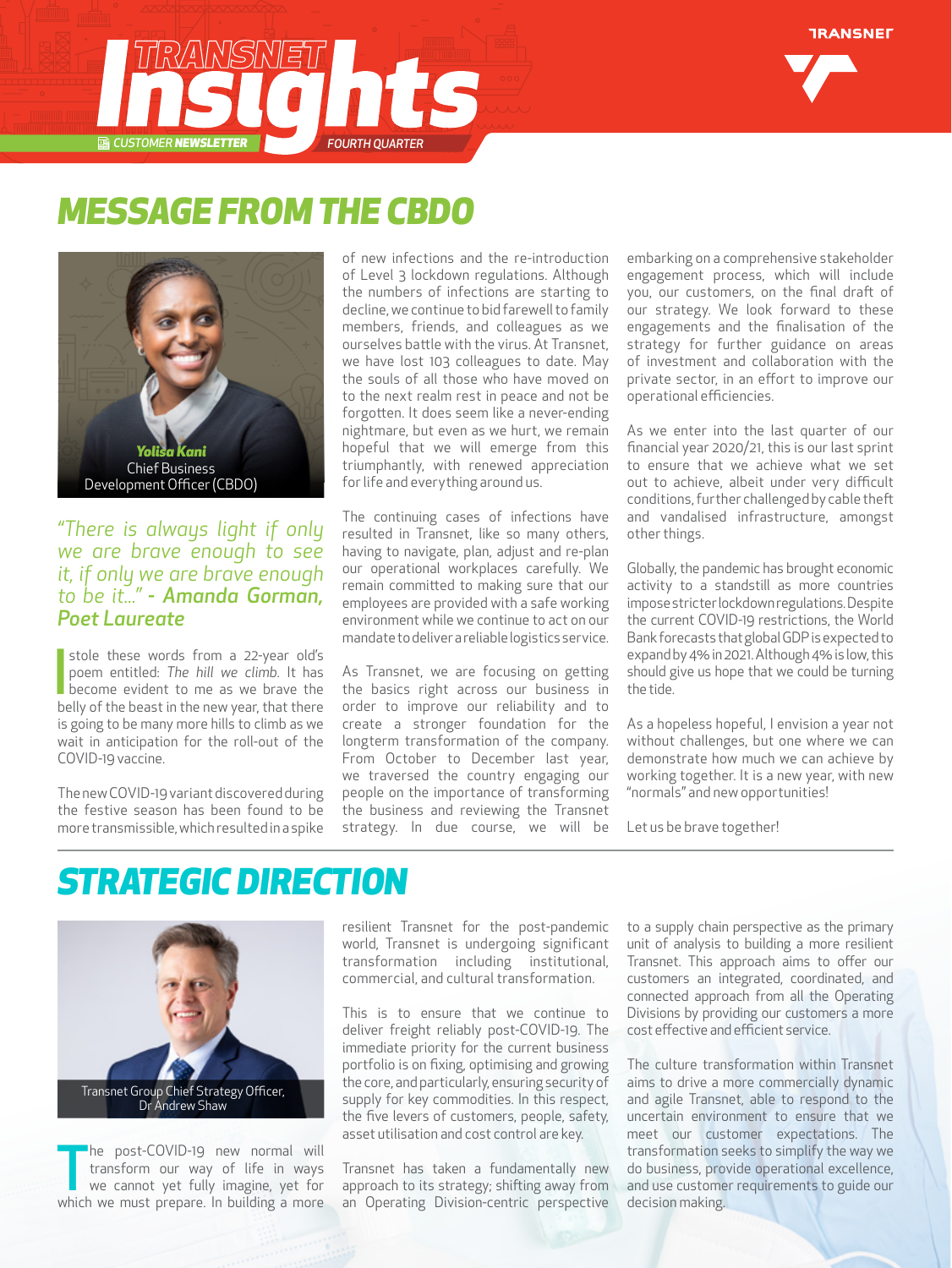

One of the key levers, if not the most<br>
important, is our customers. It is in<br>
both our and the country's mutual<br>
interest that we ensure our customers on important, is our customers. It is in interest that we engage our customers on a continuous basis. In 2020, despite the challenges posed by COVID-19, we arranged three major customer engagement sessions over and above our day-to-day engagements.

During the course of last year, the Transnet executive team met with the Premier of the Northern Cape Province, Dr. Zamani Saul and Iron Ore and Manganese customers. The engagement focused on strengthening the collaboration between Transnet and the provincial government on identified projects to ensure improved efficiencies on rail and within the ports. Our aim is to create stronger relationships with the local governments in the areas our customers operate to enable cooperation and unlock opportunities.

Due to COVID-19 restrictions, a limited number of customers were treated to the Blue Train experience in November 2020.

The engagement on-board the luxury train was attended by members of the Transnet Board of Directors, the Executive Committee, and some of our customers. The purpose of the event was to introduce the new Transnet Executive team to our customers and also to allow our customers to experience The Blue Train.

Furthermore, as part of strengthening relationships and sharing of information of mutual interest, the Business Development team visited Phalaborwa's Magnetite and Rock Phosphate Complex in Limpopo in December last year.

The visit was part of a formal meet-andgreet session and tour of the customers' operations to understand the value chain and pain points that require urgent attention from Transnet. The engagement included meetings with the leadership from Foskor, PMC and Transchem.

The engagements allowed Transnet to receive direct feedback on the opportunity to improve service delivery, while exploring new partnership prospects.

One of the issues raised by customers at the mining complex was the need to align Transnet's rail operations with their mining outputs; this would support their strategies. Another issue was the sporadic supply of trains from Transnet, their need to use alternative logistics service providers, the affect this has on their stockpile levels and ultimately the negative impact on their bottom line. The Business Development team and Operations teams are working together to address the issues raised by our customers.

In 2021 we hope to build on what we've been able to accomplish in 2020, further engage with our customers and create further value for your business and the country.

# *TRANSNET LENDING A HELPING HAND*



In its continued effort in the fight against<br>COVID-19, the Transnet Engineering (TE)<br>team came up with an innovation to address<br>the challenge of distributing the COVID-19 n its continued effort in the fight against COVID-19, the Transnet Engineering (TE) team came up with an innovation to address vaccine to all areas of South Africa.

The Transnet vaccination train will make use of the rail network in South Africa, which is in excess of 30 000km. The TE team is working on the configuration of the train to support the transportation of the vaccine to the most remote areas of the country.

Sleeper coaches are to be customised for health workers and support crew. An optional coach, should it be required, will be included for the administration of the vaccine on the train. The configuration will take into account the cold storage requirements, administering of the vaccine and transportation requirements in accordance with the regulatory requirements regarding the rules and protocols of vaccine transportation in line with the International Air and Transport Association (IATA).

The vaccine requires temperaturecontrolled equipment to keep the vaccine at -70 degrees Celsius or below during storage and transportation. Therefore, a team of technical specialists will be on-board the train for real-time monitoring to ensure integrity of the vaccine.

As a responsible corporate citizen, Transnet remains committed in supporting Government's efforts in the fight against COVID-19 by making available relevant assets.

In addition to this, Transnet has already dispatched one of its Phelophepa trains to the Eastern Cape to provide a full-basket of primary healthcare services, including eye and oral care, screening for HIV and AIDS, psychological services and a registered pharmacy that provides up to schedule 4 medication at a nominal fee. The train will assist to alleviate pressure on the provincial health system as the local health authorities focuses on lessening the spread of COVID-19.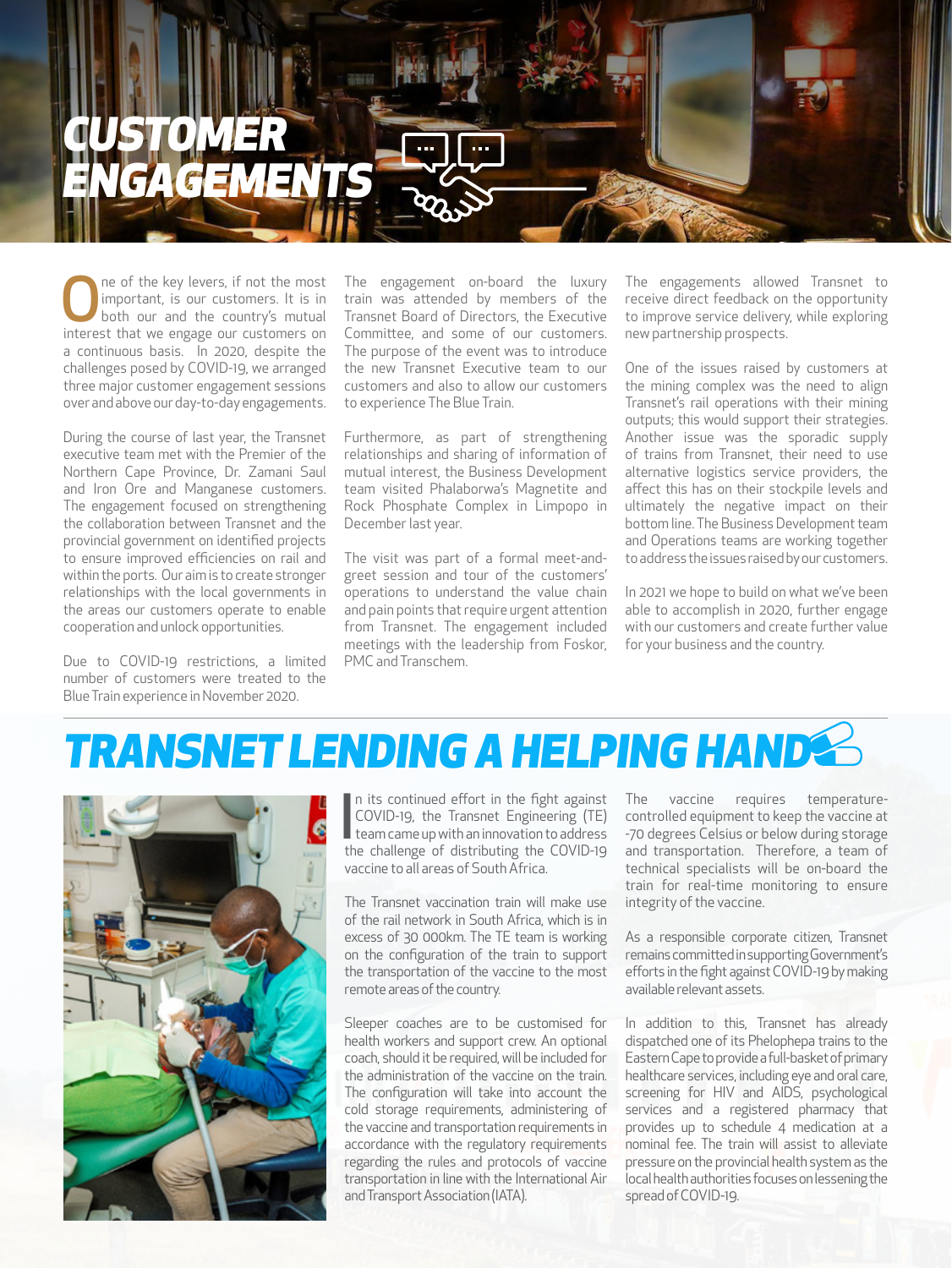#### *TRANSNET NATIONAL PORTS AUTHORITY RELOCATES TO NGQURA*



s part of Transnet SOC Ltd's<br>
ongoing cost-saving and efficiency<br>
initiatives, the National Ports<br>
Authority (TNDA) is consolidating its various ongoing cost-saving and efficiency initiatives, the National Ports Authority (TNPA) is consolidating its various corporate offices - currently split between Johannesburg and Durban - into one: the eMendi administration building, Port of Ngqura in Port Elizabeth. The relocation of a head office of any large organisation is a

significant business decision that is receded by serious strategic considerations. The relocation of a Sea Port Authority's head office from a landlocked city, closer to its operations, ensures that TNPA serves its customers at the point of execution, while bringing about savings of approximately R25 million a year from lease agreements.

The 10,000 square metre eMendi building completed at a cost of R255 million in 2017, is currently under-utilised, yet has the opportunity to significantly deliver costsavings for Transnet.

TNPA operations are spread over three coastal regions, namely: Kwa-Zulu Natal, Eastern Cape and Western Cape. The Eastern Cape is centrally located between the Kwa-Zulu Natal and Western Cape regions, and hosts three of the eight commercial seaports operated by TNPA: East London, Port Elizabeth and Ngqura.

Transnet sees the consolidation of TNPA in the Eastern Cape as an important contributor to the revival of the province's economy, as it increases the ease of doing business. Among other things, TNPA facilities in Port Elizabeth have contributed to record citrus exports in the past year and shown encouraging growth in the export of motor vehicles from Eastern Cape assembly plants.

Transnet has embarked on a consultation process with staff and organised labour, with the view of completing the move by 31 March 2021.

#### *SALDANHA TERMINALS WELCOME TWO ADDITIONAL DUST SUPPRESSORS WORTH R1,2 MILLION*



The acquisition of two additional<br>dust suppressors at the Saldanha<br>Port Terminal illustrates Transnet's<br>continued commitment to its sustainhe acquisition of two additional dust suppressors at the Saldanha Port Terminal illustrates Transnet's ability strategy, which aims to improve environmental stewardship and protection of communities where the company operates.

The dust suppressors, valued at R1,2 million, arrived last week at the terminal, increasing the number of newly acquired machines to three in a space of three months. The suppressors will complement existing dust controlling tools including a tippler sprayer, a dust extraction plan, atomizing sprays, wetting sprays on the conveyor belts, water cannons and a wheel spray system. All these tools are used to minimise dust particles created during the loading and off-loading of Iron Ore in the terminal.

According to Andiswa Dlanga, Managing Executive for Saldanha Terminals, "Acquiring these two additional dust suppression cannons are part of demonstrating the terminal's commitment to improving dust monitoring for a clean operational environment in Saldanha."

To ensure the continued compliance with the atmospheric emission license, Transnet has also embarked on other mitigating measures to reduce its carbon footprint including covering stockpiles, wetting cargo and regular cleaning of surrounding surfaces at its operations.